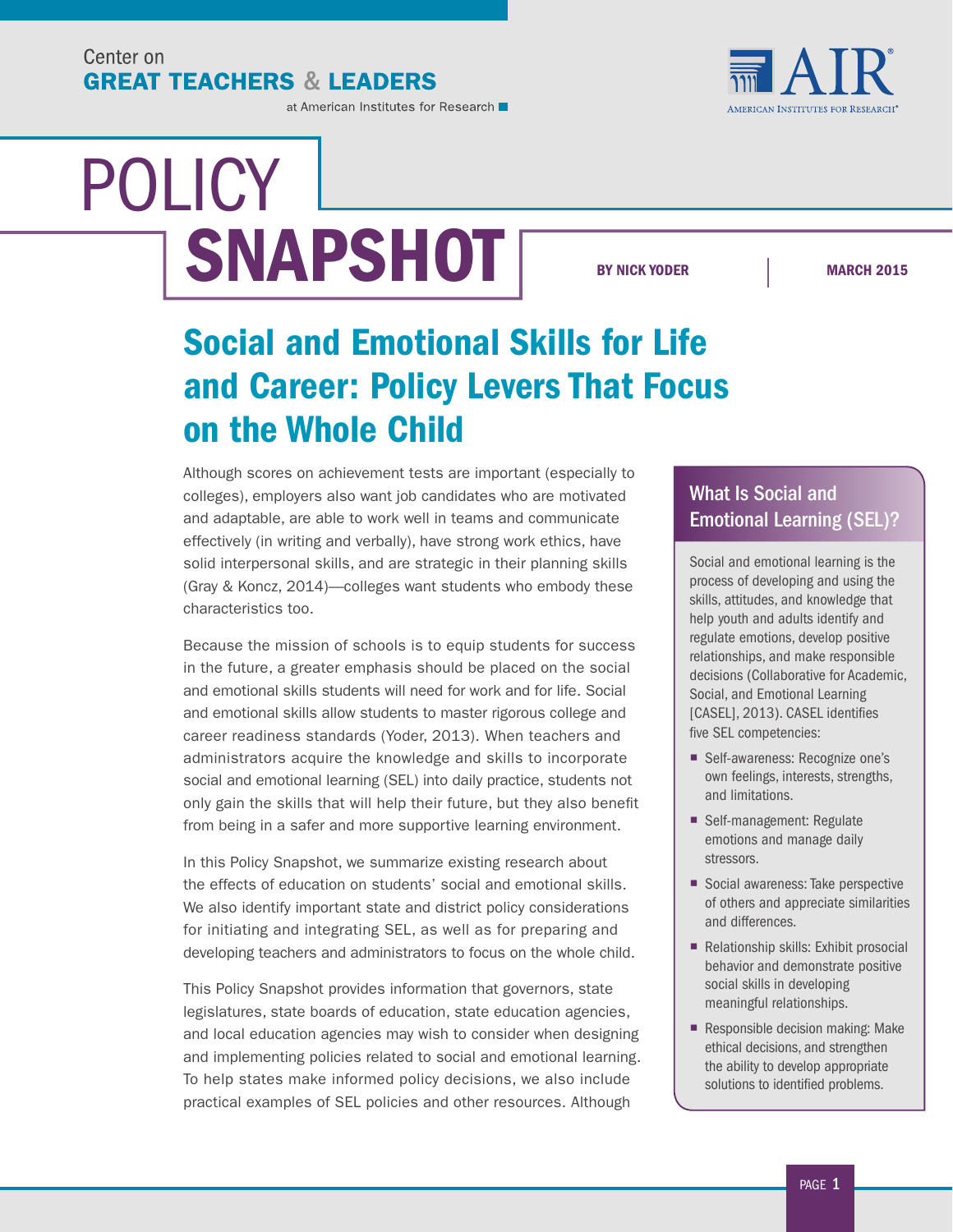states are moving toward high-quality SEL policies and standards to support SEL, there are limitations in existing policies and standards at the K–12 level (Dusenbury, Newman, Weissberg, Goren, Domitrovich, & Mart, 2015). The GTL Center does not endorse any of the particular policies or programs featured.

#### Other Important Frameworks to Note

Although social and emotional learning provides an efficient framework for the skills and competencies students need to be successful in school, in their career, and in life, there are also other frameworks that describe similar skills and competencies. Some of these frameworks include: executive function skills, noncognitive skills, 21st century skills, lifelong learning skills, and character education. To learn more about these frameworks, the College and Career Readiness Center provides an annotated bibliography: [http://www.ccrscenter.org/sites/default/files/](http://www.ccrscenter.org/sites/default/files/Lifelong%20Learning%20Skills%20for%20College%20and%20Career%20Readiness.pdf) [Lifelong%20Learning%20Skills%20for%20College%20and%20Career%20Readiness.pdf](http://www.ccrscenter.org/sites/default/files/Lifelong%20Learning%20Skills%20for%20College%20and%20Career%20Readiness.pdf)

## What Does the Research Say About Social and Emotional Learning?

Research shows that educational efforts to promote social and emotional skills succeed in preparing students to participate in learning experiences and also increase students' capacity to learn (Durlak, Weissberg, Dymnicki, Taylor, & Schellinger, 2011). A series of studies has demonstrated that student learning is enhanced when teachers integrate SEL with academic learning (Elias, 2004). For example, when students develop social and emotional skills, they are more motivated to learn and more committed to school (as seen through improved attendance and graduation rates), and they are less likely to act out in class, get suspended, or be held back (Zins, Weissberg, Wang, & Walberg, 2004). Not only does a focus on SEL in education relate to positive behaviors in school, research also demonstrates that students who participate in SEL programs are less likely to participate in risky behaviors (e.g., alcohol or drug use, pregnancy, and violence) (Hawkins, Graham, Maguin, Abbott, Hill, & Catalano, 1997; Wilson, Gottfredson, & Najaka, 2001).

In a major review of 213 studies evaluating SEL programs in schools, Durlak et al. (2011) found that students who participated in SEL programs (compared with students not in SEL programs) demonstrated the following:

- Increased academic achievement
- Increased social and emotional skills
- Improved attitude toward self and others
- **Improved positive social behaviors**
- Decreased conduct problems and emotional distress

These results were consistent across grade level (elementary, middle, and high school); location (urban, rural, and suburban); and school type (serving a range of ethnically and racially diverse student populations).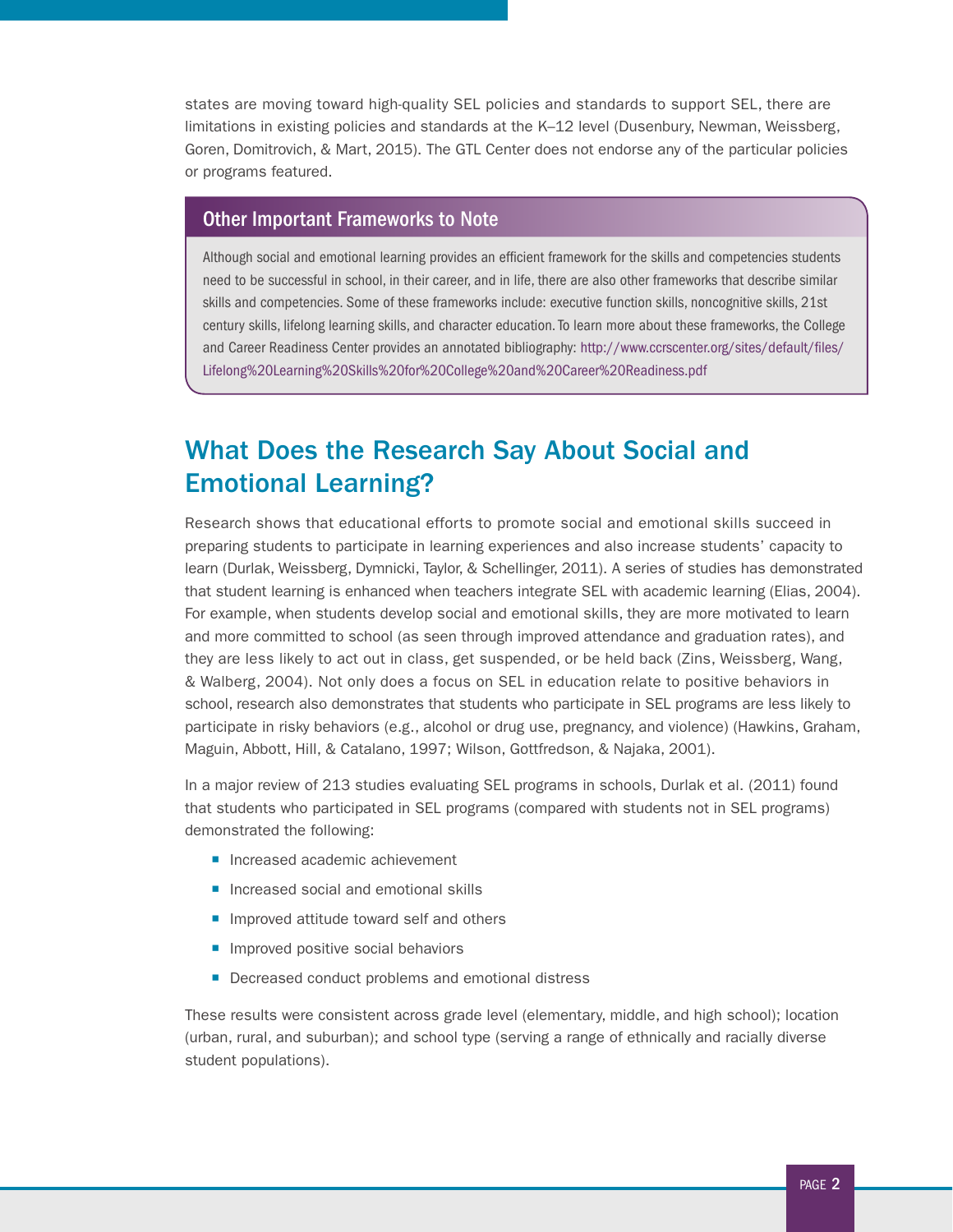In the same way that students need to learn academic content, they also need to learn social and emotional skills, and research shows that it is possible for teachers to teach students these competencies. For example, students do not necessarily enter school knowing how to interact with teachers and peers about content, how to understand the ways emotions influence their classroom interactions (e.g., feeling challenged, bored, or frustrated), or how to persist in stressful academic situations (Osher, Sprague, Weissberg, Axelrod, Keenan, Kendziora, & Zins, 2008). In collaboration with families and the school community, teachers can explicitly teach students the social and emotional skills that are necessary for learning academic content and provide opportunities for students to apply those skills (Jones & Bouffard, 2012).

## Research-to-Policy: Effective Policies to Integrate SEL

As a universal approach that has the ability to positively affect student achievement, SEL has been embraced by federal, state, district, and school leaders as a way to support students' academic achievement. This has created a need for strategies to integrate SEL practices into the learning environment and curriculum at the state, district, school, and student levels. Although some states and districts have begun the important work of integrating SEL policies and practices, work needs to continue in developing approaches that consider the whole child, including development of model policies, guidelines, and standards that can be used across state and district contexts. More work is also needed in understanding how these policies translate into school and classroom practices (Dusenbury et al., 2015).

To inform this Policy Snapshot, the author reviewed policy databases that focused on SEL, school climate, and prosocial behaviors. These policy databases came from the Collaborative on Academic, Social and Emotional Learning (CASEL), the National Center on Safe Supportive Learning Environments (NCSSLE), and the National School Climate Center (NSCC). In addition, the author reviewed literature from policy organizations (e.g., National Association of State Boards of Education

and the College and Career Readiness and Success Center) and other policy briefs (e.g., Dusenbury et al., 2015; Jones & Bouffard, 2012) that have reviewed and recommended SEL policies.

The SEL policies reviewed are organized into the following four approaches: (1) SEL standards; (2) guidelines that support SEL (i.e., SEL policy, integrative approach, connection with school climate, or whole-child approaches); (3) accountability systems (e.g., teacher and principal evaluation); and (4) professional learning.

**Important Note:** Although we divide the policies in these four categories, states and districts generally use multiple approaches to implement SEL-related policies. And regardless of the approach, states and districts should connect their standards and policies to evidence-based practices so that teachers know how to teach social and emotional skills and competencies.

#### Key Resource

The National Center on Safe and Supportive Learning Environments (NCSSLE) and the National School Climate Center (NSCC) have developed policy scans across all 50 states and territories on laws and regulations related to school climate, prosocial behavior, and bully prevention. In addition, CASEL provides multiple policy recommendations on the integration of SEL.

- NCSSLE: [http://safesupportivelearning.](http://safesupportivelearning.ed.gov/school-discipline-compendium) [ed.gov/school-discipline-compendium](http://safesupportivelearning.ed.gov/school-discipline-compendium)
- NSCC: [http://www.schoolclimate.org/](http://www.schoolclimate.org/climate/database.php) [climate/database.php](http://www.schoolclimate.org/climate/database.php)
- CASEL:<http://www.casel.org/policy/>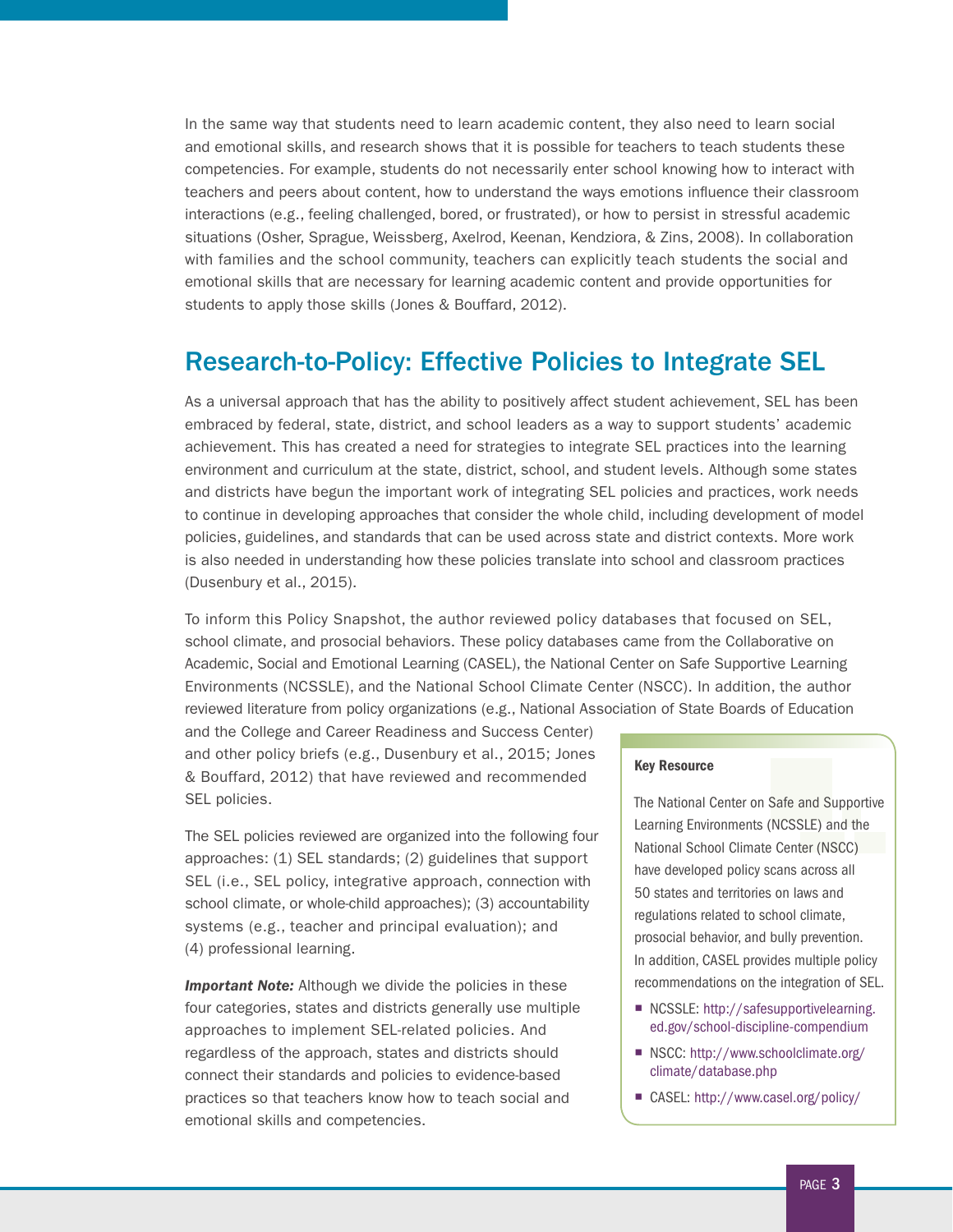## 1. SEL Standards

Developing and adopting SEL standards is one policy initiative that states and districts are using to integrate SEL into their schools. Standards represent "what students should know and be able to do as a result of educational instruction" (Zinsser, Weissberg, & Dusenbury, 2013, p. 2). The six key elements involved in developing high-quality SEL standards include the following (Dusenbury et al., 2015):

- Develop SEL standards that are free-standing and comprehensive (prekindergarten to Grade 12). These should provide clear and concise language, and should incorporate developmental benchmarks for student SEL knowledge and behavior for the five core competencies.
- Integrate with other standards from other subjects.
- Include guidance documents on how to incorporate SEL standards through teaching practices and instruction.
- Connect to guidance on the development of a positive school climate.

#### Key Resource

CASEL provides example state and district policies and practices related to each of the six key features of SEL standards: [http://](http://static1.squarespace.com/static/513f79f9e4b05ce7b70e9673/t/54d4ff94e4b0114c954b46cc/1423245204061/revised+key-features-of-high-quality-SEL-standards-1-24-15.pdf) [static1.squarespace.com/static/513f79f9](http://static1.squarespace.com/static/513f79f9e4b05ce7b70e9673/t/54d4ff94e4b0114c954b46cc/1423245204061/revised+key-features-of-high-quality-SEL-standards-1-24-15.pdf) [e4b05ce7b70e9673/t/54d4ff94e4b0114](http://static1.squarespace.com/static/513f79f9e4b05ce7b70e9673/t/54d4ff94e4b0114c954b46cc/1423245204061/revised+key-features-of-high-quality-SEL-standards-1-24-15.pdf) [c954b46cc/1423245204061/revised+](http://static1.squarespace.com/static/513f79f9e4b05ce7b70e9673/t/54d4ff94e4b0114c954b46cc/1423245204061/revised+key-features-of-high-quality-SEL-standards-1-24-15.pdf) [key-features-of-high-quality-SEL-standards](http://static1.squarespace.com/static/513f79f9e4b05ce7b70e9673/t/54d4ff94e4b0114c954b46cc/1423245204061/revised+key-features-of-high-quality-SEL-standards-1-24-15.pdf) [-1-24-15.pdf](http://static1.squarespace.com/static/513f79f9e4b05ce7b70e9673/t/54d4ff94e4b0114c954b46cc/1423245204061/revised+key-features-of-high-quality-SEL-standards-1-24-15.pdf)

- $\blacksquare$  Ensure that the standards are culturally (and linguistically) sensitive.
- Link to effective supports and resources, including SEL programs, practices, assessment, and professional learning.

The development of high-quality SEL standards affords educational leaders the opportunity to set goals for SEL and skill building that will help students successfully master academic content and have lifelong success (Zinsser et al., 2013). Similarly, standards may provide educators a blueprint for the SEL skills that students should exhibit on a developmental continuum and on how to integrate SEL with academic instruction (Dusenbury et al., 2015).

Currently, four states (Illinois, Kansas, Pennsylvania, and West Virginia) and a few districts (e.g., Anchorage, Alaska; Austin, Texas) have adopted free-standing and comprehensive SEL standards. Many times state SEL standards come from legislation (e.g., Illinois SEL standards came from the Children's Mental Health Act) or from policy (e.g., the Kansas SECD standards policy). Other states (e.g., Idaho and Washington) have free-standing SEL standards, but these standards are typically focused on the early elementary grades. The majority of states, however, have SEL standards for prekindergarten students (Dusenbury et al., 2015). Other states (e.g., Maine, Tennessee, Vermont, and Washington) have adopted standards that contain components of SEL standards, but generally use slightly different terms to describe the SEL-related skills. For example, Rule Chapter 132 of the Maine Department of Education outlines the Career and Education Development standards ([http://www.maine.gov/sos/cec/rules/05/chaps05.htm\)](http://www.maine.gov/sos/cec/rules/05/chaps05.htm). These standards were developed to help students gain the knowledge, skills, and behaviors needed to be successful in developing relationships, setting goals, and becoming successful citizens. In other words, they represent similar skills and competencies, but use a different framework to describe them.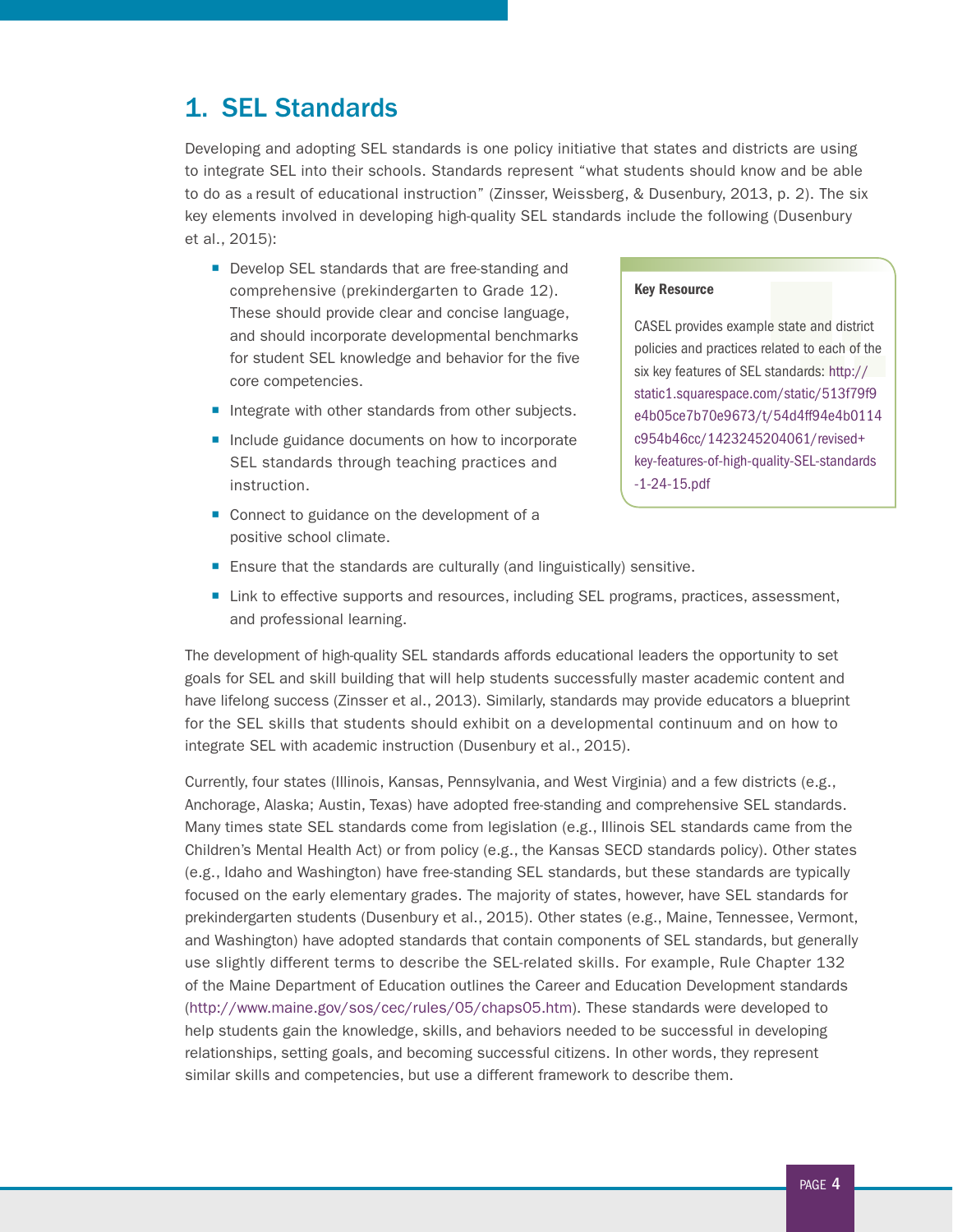Although most states do not have free-standing or comprehensive SEL standards, many states do have some SEL components within their academic standards. For example, the Common Core State Standards, which have been adopted by a majority of states, include Speaking and Listening standards, which focus on communication and participating in discussions (National Governors Association Center for Best Practices & Council of Chief State School Officers, 2010). Similarly, some states include the development of social and emotional skills in their definition of college and career readiness (Mishkind, 2014). Even though aspects of SEL are embedded within current academic standards, in this context the social and emotional skills risk getting lost within the academic content. Zinsser et al. (2013) suggest that it is important to also develop free-standing SEL standards and align them to the academic standards.

SEL standards provide a description of the SEL skills that students are capable of exhibiting across a developmental continuum; however, SEL standards alone are generally not sufficient. Further policy supports are needed to ensure that educators know and understand these standards, and have the necessary supports to implement and assess the standards (Jones & Bouffard, 2012).

## State **Spotlight**

#### [West Virginia](http://wvde.state.wv.us/healthyschools/ElectronicManual4373New.html)

In July 2012, the West Virginia legislature enacted Policy 4373 ([http://wvde.state.wv.us/healthyschools/Electronic](http://wvde.state.wv.us/healthyschools/ElectronicManual4373New.html) [Manual4373New.html\)](http://wvde.state.wv.us/healthyschools/ElectronicManual4373New.html), Expected Behavior in Safe and Supportive Schools. West Virginia developed a policy that integrates multiple components of the development of safe and supportive schools into one policy, including expected student dispositions (which are defined by CASEL's SEL competencies), student rights and responsibilities, planning for policy implementation, inappropriate behavior and meaningful interventions and consequences, and procedures for addressing inappropriate behaviors (alleged and substantiated). This policy was explicit in aiming to address conditions necessary to promote positive behaviors and address student misbehavior under one policy, acknowledging that both are necessary for a safe and supportive learning environment.

As part of Policy 4373, the state included social skills standards to serve as a framework for schoolwide behavioral expectations. There are three standards that align directly with the five CASEL SEL competencies: self-awareness and self-management, social awareness and interpersonal skills, and decision making. These standards comprise multiple objectives, which spiral from one grade band to the next (Prekindergarten–Grade 1, Grade 2–4, Grade 5–8, and Grade 9–12). For each standard by grade band, Policy 4373 outlines example behaviors, which include individual behaviors (behaviors students can do independently), initiative behaviors (social interactions that students initiate), and responsive interactions (behaviors in which students react to a social cue), and also work skill interactions for Grade 9–12.

Along with defining the social skills standards, Policy 4373 identifies the academic content standards that align with the social skills standards. The West Virginia Department of Education (WVDE) further plans to develop an alignment tool to be more explicit about the academic standards and the social skills standards. In addition, the policy connects school climate and culture with other West Virginia codes and WVDE policies (e.g., licensure of professional personnel and performance evaluation of school personnel). Policy 4373 further requires that each county board of education has an approved policy on how it plans to implement Policy 4373. This policy also provides interventions and consequences for four levels of infractions.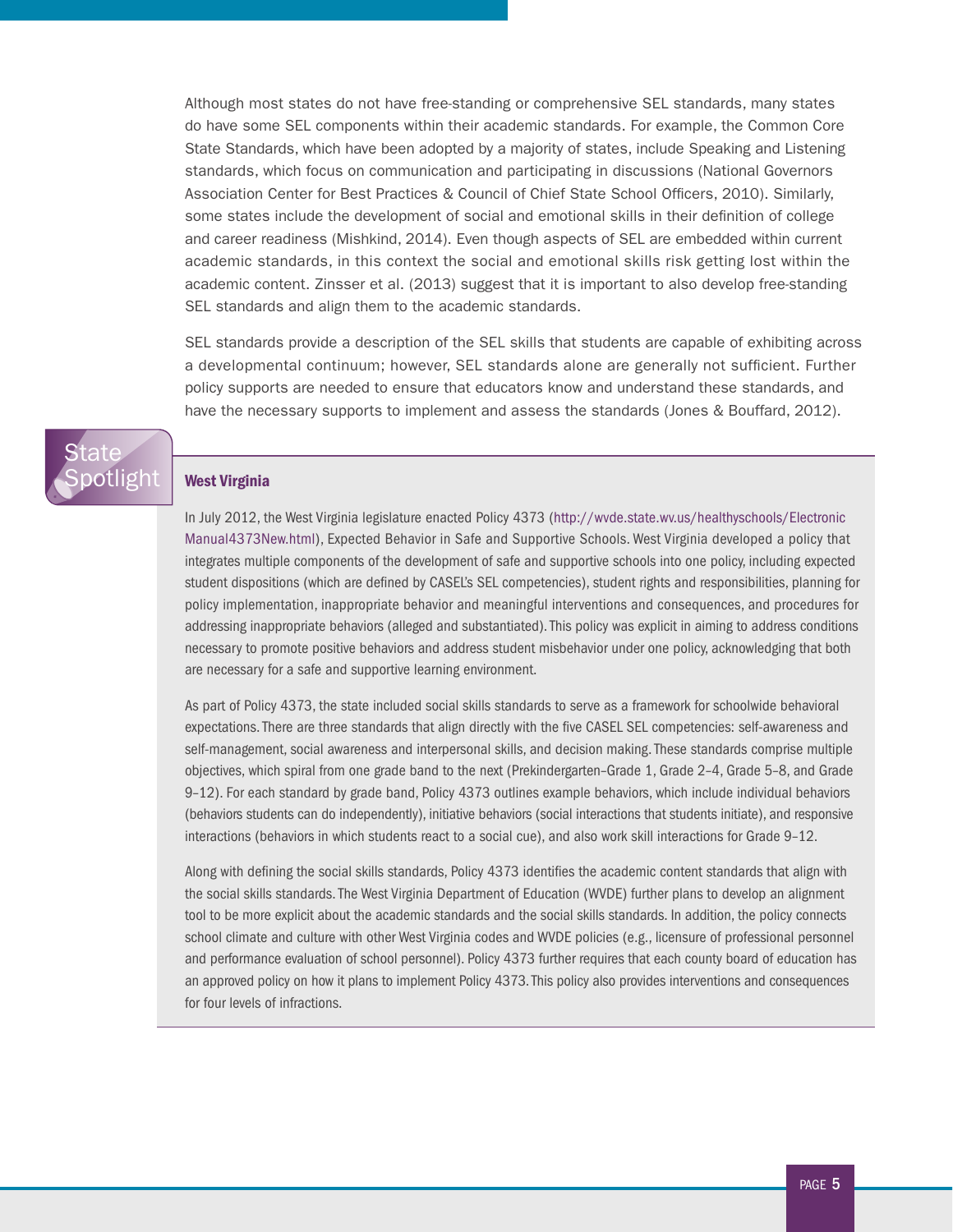#### Sample State and District Resources

Dusenbury and colleagues (2015) suggested that SEL standards should include additional supports and guidance to ensure that standards are of high quality, including guidelines on supportive learning environments and best teaching practices, how to make SEL instruction culturally and linguistically relevant, and how to ensure high-quality implementation. The websites below direct users to the resources that states and districts have developed to integrate their SEL standards.

Anchorage, Alaska [\(http://www.asdk12.org/pld/sel/](http://www.asdk12.org/pld/sel/))

| æ |
|---|

Anchorage School District developed an implementation and sustainability process to further promote the integration of SEL into its current work ([http://www.asdk12.org/media/](http://www.asdk12.org/media/anchorage/globalmedia/documents/sel/SEL_ISPhistory.pdf) [anchorage/globalmedia/documents/sel/SEL\\_ISPhistory.pdf](http://www.asdk12.org/media/anchorage/globalmedia/documents/sel/SEL_ISPhistory.pdf)).

Austin, Texas [\(http://www.austinisd.org/academics/sel](http://www.austinisd.org/academics/sel))



The Austin Independent School District (AISD) SEL website hosts multiple resources to facilitate implementation within targeted schools and across the district. Some of these resources include collaborative efforts that AISD has used across other divisions to move this work forward, as well as additional resources that parents and students can use to develop SEL skills.

Illinois ([http://www.isbe.net/ils/social\\_emotional/standards.htm](http://www.isbe.net/ils/social_emotional/standards.htm))



Illinois State Board of Education (ISBE) provides additional resources to help support the implementation of SEL across the state, and provides other connections within ISBE that would support the implementation of SEL (e.g., relationships and school climate).

Kansas [\(http://www.ksde.org/Default.aspx?tabid=482](http://www.ksde.org/Default.aspx?tabid=482))



To help educators implement the state's Social, Emotional, Character Development (SECD) standards, the Kansas Department of Education website includes tools for aligning them to the Kansas Common Core State Standards, as well as example instructional strategies to help students master the knowledge and skills within SECD.

Pennsylvania [\(http://www.pdesas.org/SafeSchools/Main/Standard/0/\)](http://www.pdesas.org/SafeSchools/Main/Standard/0/)



To help educators develop the interpersonal skills standards implementation, Pennsylvania Department of Education (PDE) developed "materials and resources" that align to each indicator by grade level (<http://www.pdesas.org/Standard/Views#0|12432|0|0>). These resources include sample lessons, assessments, a safe-school resource (an external organization or tool), and other educational resources (note: PDE interpersonal standards are being reviewed and revised in 2015).

## 2. Guidelines That Support SEL

Educators generally believe that focusing on social and emotional skills is an important ingredient for academic success, yet the majority of educators report that they do not have the time to teach SEL within the school day (Bridgeland, Bruce, & Hariharan, 2013). It is therefore important to provide general guidance to state education agencies (SEAs), local education agencies (LEAs), and educators on how to incorporate social and emotional learning (Dymnicki, Sambolt, & Kidron, 2014). This can be done through a state or district SEL policy, through integration with other positive behavioral support initiatives, through integration with school climate improvement efforts, or through whole child approaches.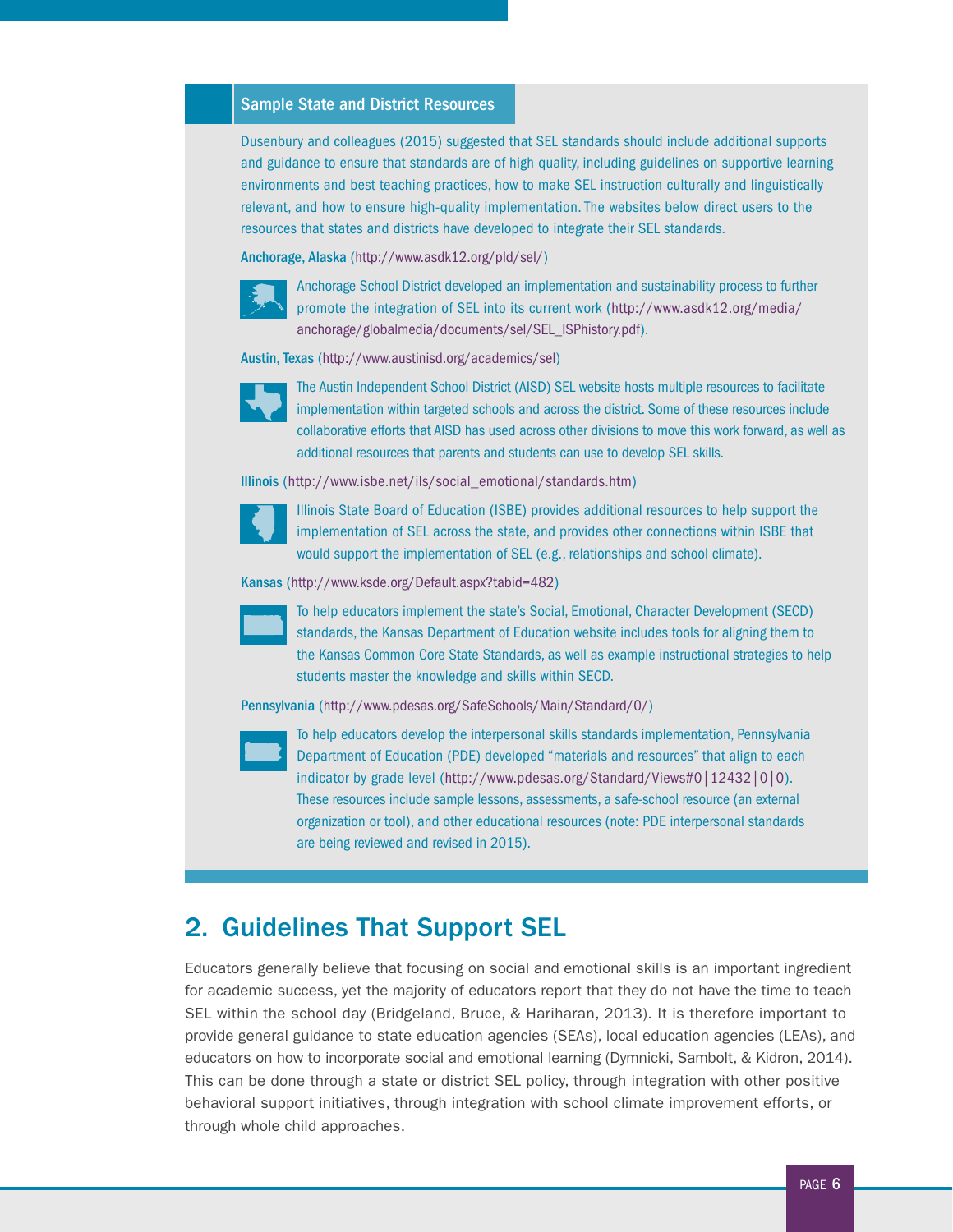a. **SEL policy.** Some states and districts have incorporated an SEL policy (see State Spotlight: New York for an example). These policies generally provide a rationale for SEL, SEL connections to other behavioral and academic supports (e.g., Positive Behavioral Intervention and Support [PBIS] or Multi-Tiered Systems of Support [MTSS]), and processes and supports to integrate SEL.

For example, SEL is a key pillar of Oakland Unified School District's five-year strategic plan, which includes an SEL policy ([http://www.ousd.k12.ca.us/cms/lib07/CA01001176/](http://www.ousd.k12.ca.us/cms/lib07/CA01001176/Centricity/Domain/143/SEL%20Board%20Policy%20BP%205031.pdf) [Centricity/Domain/143/SEL%20Board%20Policy%20BP%205031.pdf\)](http://www.ousd.k12.ca.us/cms/lib07/CA01001176/Centricity/Domain/143/SEL%20Board%20Policy%20BP%205031.pdf). This policy describes the rationale for focusing on SEL, reinforces the connection between SEL and academic learning, and outlines the need for SEL standards. It further outlines the policies and procedures that the board will use to ensure that SEL is integrated throughout the district and that students learn in safe and supportive learning environments, including a shift in the mission to specifically focus on SEL, development of an infrastructure to support SEL, communication and accountability strategies, adoption of curriculum and standards, and strategic use of data to improve programming.

**b. Integrative approach.** SEL is the process of developing student social and emotional skills. Students can develop SEL in multiple ways, including through explicit SEL skill instruction, teaching practices, integration of SEL instruction with academic content, and infusion of SEL in the development of a positive school climate. In addition, other programs and interventions (e.g., restorative justice, PBIS, MTSS) align well to SEL and also support the development of social and emotional skills in students. These systems support and align with SEL in two ways. First, for multi-tiered systems, such as PBIS and MTSS, SEL is considered a universal or tier one approach that will help all systems. Second, by promoting positive approaches to discipline, students are more likely to interact with adults who appear more supportive and caring. When students develop positive relationships with adults and peers, research demonstrates that students achieve better academically and develop emotional skills.

For example, Maryland State Board of Education tasked the Maryland State Department of Education (MSDE) with establishing a workgroup to determine best disciplinary practices in the state, specifically focusing on the development of prosocial behaviors and identifying the professional learning needs of teachers and principals. To create the link between the development of prosocial behaviors and academic success, the board enacted eight reforms: (1) use a prosocial approach to discipline and adopt new discipline regulations; (2) convene a discipline workgroup; (3) reconvene the student code of conduct workgroup; (4) direct MSDE to analyze discipline data and determine any discipline disparities; (5) require minimum education systems for students who are expelled or suspended; (6) adopt amendments to school discipline regulations; (7) collect criminal and juvenile justice systems data; and (8) work with school systems to identify which schools need assistance in implementing PBIS (it is important to note that PBIS and MTSS are not the same thing as SEL. There are ways that these approaches can support and enhance one another).

Similarly, the Cleveland Metropolitan School District (CMSD) SEL strategies are part of the Humanware initiative—a strategic plan to develop positive conditions for learning across the district. To support SEL, CMSD developed an SEL scope and sequence by grade level by quarter (similar to SEL standards; [http://www.clevelandmetroschools.org/cms/lib05/](http://www.clevelandmetroschools.org/cms/lib05/OH01915844/Centricity/shared/districtfiles/departments/humanware/SEL%20Scope%20and%20Sequence1.pdf) [OH01915844/Centricity/shared/districtfiles/departments/humanware/SEL%20Scope%20](http://www.clevelandmetroschools.org/cms/lib05/OH01915844/Centricity/shared/districtfiles/departments/humanware/SEL%20Scope%20and%20Sequence1.pdf) [and%20Sequence1.pdf\)](http://www.clevelandmetroschools.org/cms/lib05/OH01915844/Centricity/shared/districtfiles/departments/humanware/SEL%20Scope%20and%20Sequence1.pdf). In addition, Grade K–5 teachers are trained in the Promoting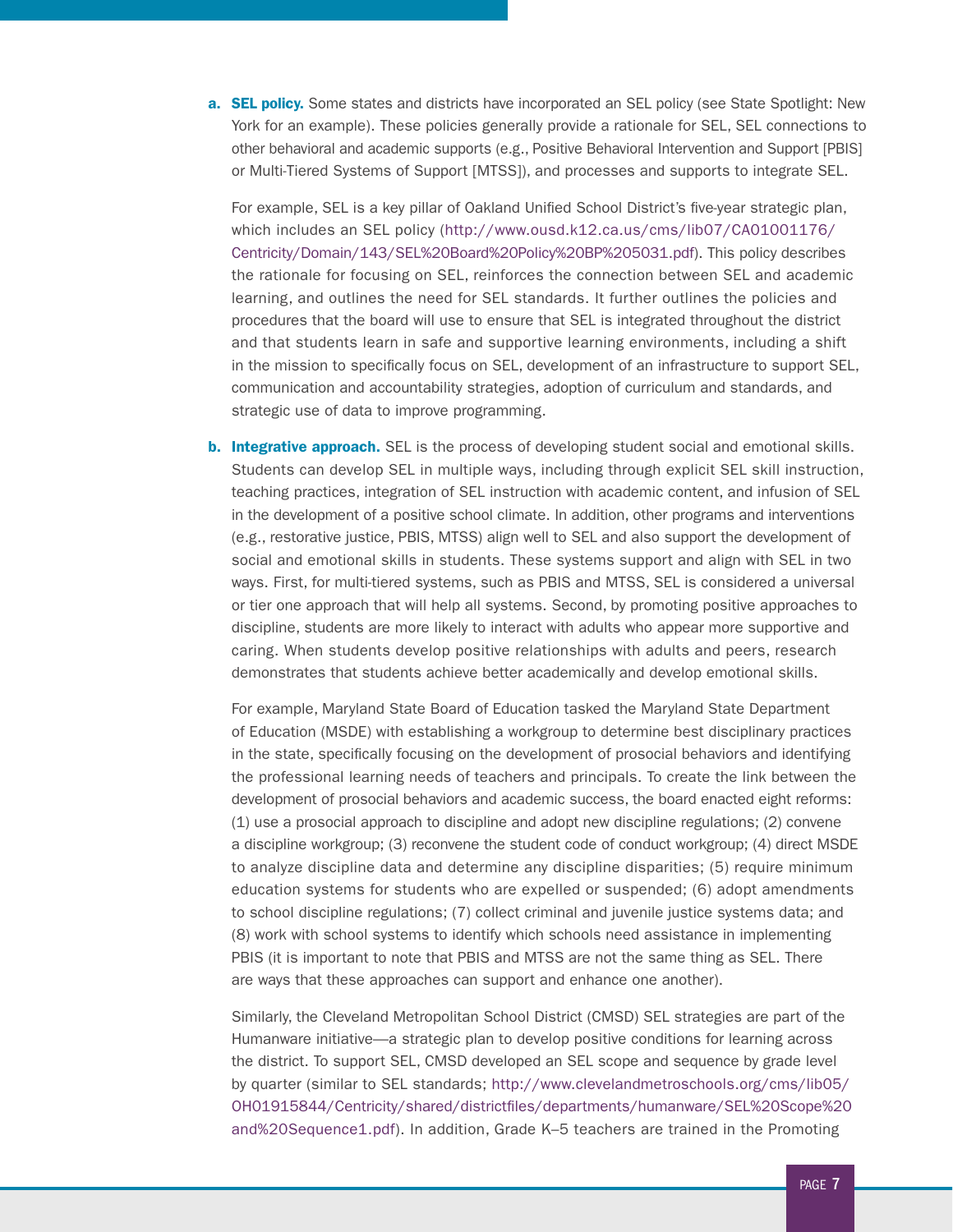Alternative Thinking Strategies (PATHS) SEL curriculum, which allows teachers to develop a common SEL language and creates a foundation of SEL integration. Also, schools have planning centers where students can obtain social and emotional support from a highly trained paraprofessional, and schools have school support teams that focus on SEL implementation, students who are at risk, bullying prevention, and general school climate. Further, CMSD administers a "conditions for learning" survey three times per year, which assesses the social and emotional climate within a school, among other school conditions. Schools use these data in their school improvement process.

c. Connection With School Climate. Focusing on school climate is one approach that can be used to develop and promote SEL and prosocial behaviors because it creates an environment

that allows SEL to develop naturally. Additional states (e.g., Alabama, Georgia, Louisiana, Maine, Maryland, Massachusetts, Minnesota, Mississippi, Rhode Island, and Washington) and districts (e.g., Washoe County, Nevada) include strategies to use prosocial interventions as a consequence of misconduct or a preventative measure for student misconduct or bullying within their policies [\(http://safesupportivelearning.ed.gov/school](http://safesupportivelearning.ed.gov/school-discipline-compendium)[discipline-compendium](http://safesupportivelearning.ed.gov/school-discipline-compendium)). For example, Louisiana enacted a law that required the state board to create a model plan on positive behaviors. R.S. 17:252—"School Master Plans for Supporting Student Behavior and Discipline"—states that the State Board of Education

#### What Is School Climate?

School climate is a broad term that generally reflects the quality of a student's environment in school. It is based on staff members', students', and parents' experiences at school, and reflects student and staff safety (physical and emotional), support, and social and emotional wellbeing (Osher & Kendziora, 2010; Tarry & Pickeral, 2012).

will create a model plan for improving student behavior and student discipline in schools, including using classroom management strategies that promote positive behaviors.

Furthermore, some states incorporate SEL into their school climate guidelines. For example, Ohio has nine school climate guidelines, which suggest that the development of positive school climate and coordinated mental health services should be incorporated into districts' school improvement efforts ([https://saferschools.ohio.gov/content/ohio\\_school\\_climate\\_](https://saferschools.ohio.gov/content/ohio_school_climate_guidelines) [guidelines](https://saferschools.ohio.gov/content/ohio_school_climate_guidelines)). Still other states incorporate the development of positive relationships, concerns for student well-being, and overall positive school climate as part of their strategic school improvement planning (Piscatelli & Lee, 2011).

d. Whole Child Approach**.** Another integrative approach includes a focus on the whole child. This approach also includes school climate, SEL, and alternative suspensions, and also aims to prevent other social problems (e.g., drug and alcohol use, pregnancy, and violence). With

this approach, the focus is not only on school-level supports, but also on making connections with community organizations. This integrative approach is primarily led by ASCD's Whole Child Initiative ([http://www.wholechildeducation.org/\)](http://www.wholechildeducation.org/), which promotes coordinated school health processes among educators, mental health centers, and the broader community.

#### Key Resource

ASCD provides state policy recommendations to incorporate the whole child: [http://www.ascd.org/public-policy/](http://www.ascd.org/public-policy/wholechildpolicies.aspx) [wholechildpolicies.aspx](http://www.ascd.org/public-policy/wholechildpolicies.aspx)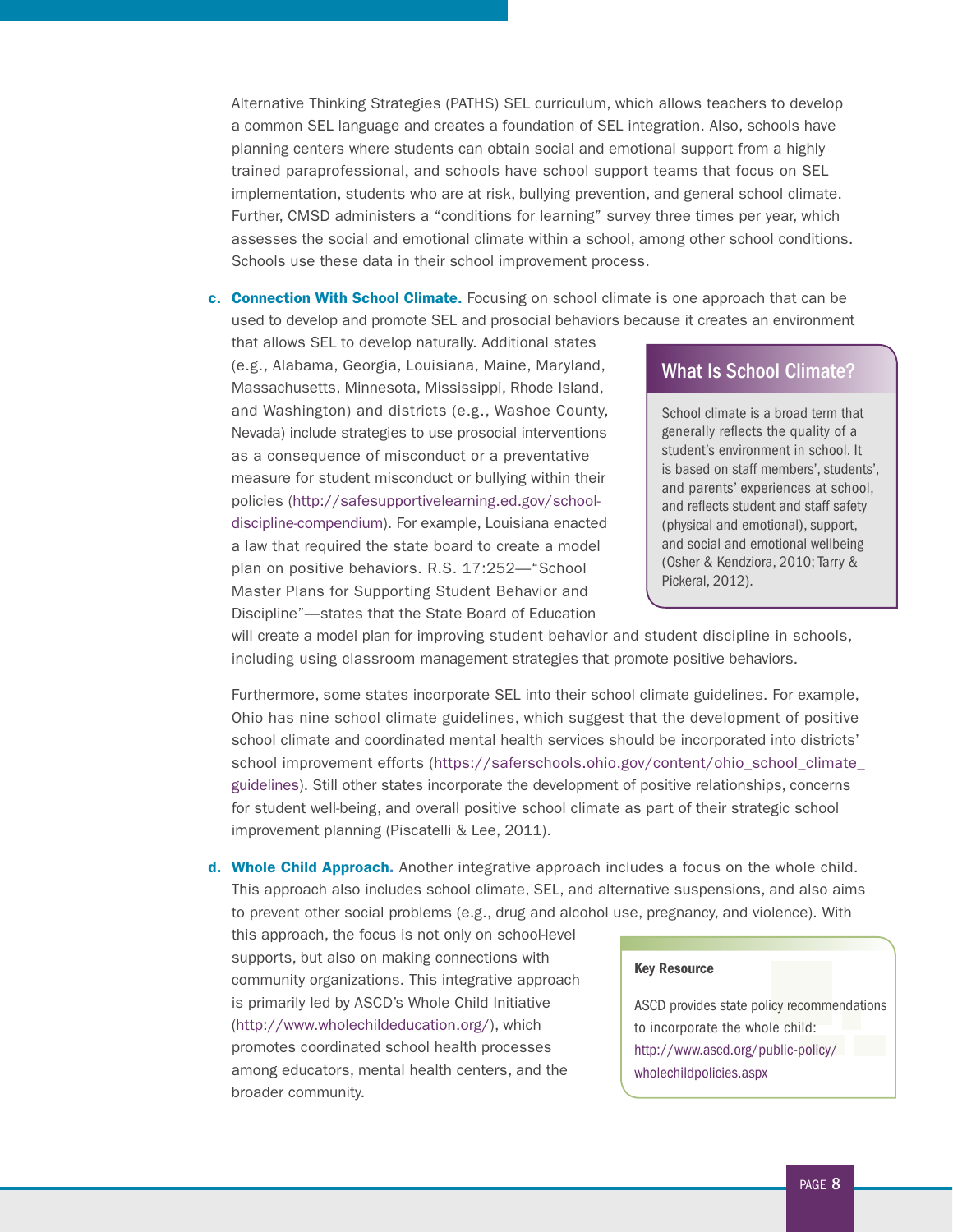Arkansas' S.B. 1051 ([http://www.ascd.org/ASCD/pdf/siteASCD/policy/AR-WC-Recognition-](http://www.ascd.org/ASCD/pdf/siteASCD/policy/AR-WC-Recognition-ProgramAct1326.pdf)[ProgramAct1326.pdf](http://www.ascd.org/ASCD/pdf/siteASCD/policy/AR-WC-Recognition-ProgramAct1326.pdf)) created the Whole Child, Whole Community Recognition Program. The overarching goal is to think about students beyond academic achievement and beyond the school doors, thinking about the integration of the social, emotional, physical, health, and academic development of students, and how the school and out-of-school context influence the development of the whole child. Through this program, the state seeks to measure student overall well-being and determine how adults in various community organizations come together to meet the needs of Arkansas' students. This law outlines strategies that educators, policy makers, community members, and parents can take to facilitate development of the whole child.

#### New York

**State** 

otlight

The Children's Mental Health Act of 2006 required the state to develop a statewide Children's Plan. As part of this plan, New York developed the Social/Emotional Development and Learning (SEDL) initiative to develop positive conditions for learning and implement a holistic approach to educating the students in New York. In the SEDL initiative, New York provides guidance on a continuum of support for students in prekindergarten through Grade 12; connects SEDL to other state initiatives, including college and career readiness and conditions for learning; and provides implementation supports and challenges. In addition, on the SEDL website, New York provides resources covering what SEDL looks like in action, as well as a map of the programs districts are implementing across the state.

## 3. Accountability Systems

The number of policy initiatives focusing on SEL and prosocial behaviors has increased in the past decade. For example, the 15 districts that won the U.S. Department of Education Race to the Top—District grants in 2012 were required to include performance metrics related to non-cognitive skills, which can include physical well-being or social and emotional growth (U.S. Department of Education, 2012). Similarly, the districts in California (the "Core Districts") that received the 2013 ESEA flexibility waiver requirements are including school climate and

#### Important to Note

If using school climate or SEL data within accountability systems or within the school improvement process, educators should work with researchers to ensure that the assessments are valid and reliable (Jones & Bouffard, 2012).

SEL as part of their accountability requirements (see District Spotlight: California CORE Districts for more information).

As another way to continue to inform SEL-related policies, as well as understand the effect of the policies on school and student outcomes, some states (e.g., Alabama, Delaware, Florida, Michigan, and Utah) are requiring data collection on student discipline (Council of State Governments Justice Center, 2014a).

In addition, other states require school climate data to be collected and used on state report cards (e.g., Illinois) or educator evaluations systems (e.g., North Carolina; Council of State Governments Justice Center, 2014b). Data collection and monitoring for the continuous improvement process also is a primary strategy to reduce discipline disparities and improve school climate in the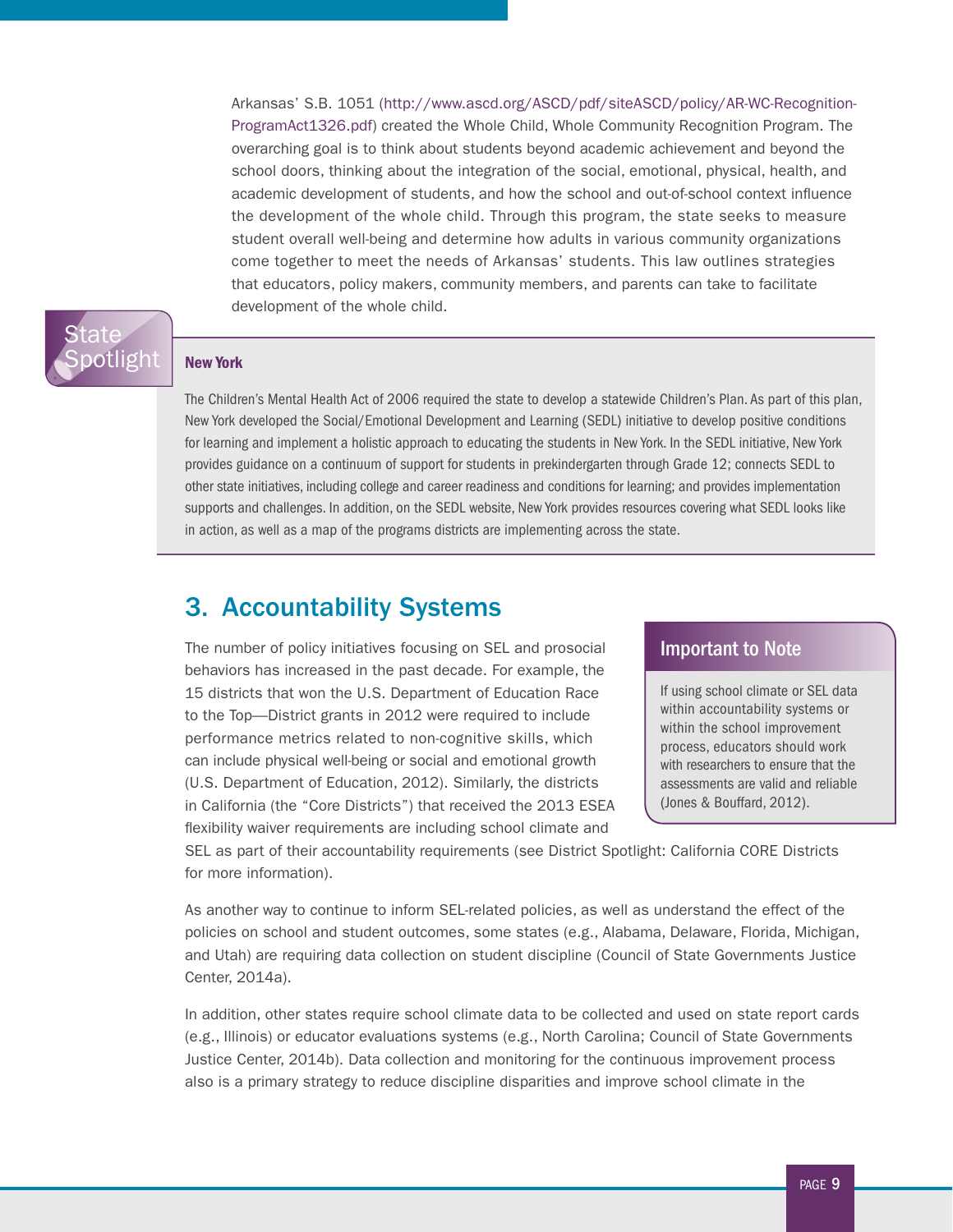guidance documents recently released by the U.S. Department of Education (2014). Taken together, measuring and tracking skill data, behavior data, and climate data will facilitate the improvement process in schools.

## **District Spotlight**

#### California Core Districts [\(http://coredistricts.org/\)](http://coredistricts.org/)

As part of the Elementary and Secondary Education Act (ESEA) flexibility waiver, 10 districts in California developed a collaborative, the Core Districts, to implement a school quality improvement system (SQIS), which focuses on developing students to be college and career ready. Through this collaborative, the Core Districts developed the SQIS index for principal and teacher evaluation systems. The Core Districts are including SEL skills (growth mindset, self-efficacy, self-management, and social awareness), as well as other disciplinary and behavior reports (e.g., expulsion/ suspension rates, absenteeism) within the index ([http://coredistricts.org/wp-content/uploads/2014/10/SE-CC-](http://coredistricts.org/wp-content/uploads/2014/10/SE-CC-Domain-Social-Emotional-Skills-updated-10.3.14-1.pdf)[Domain-Social-Emotional-Skills-updated-10.3.14-1.pdf](http://coredistricts.org/wp-content/uploads/2014/10/SE-CC-Domain-Social-Emotional-Skills-updated-10.3.14-1.pdf)). In addition, they are including culture and climate of a school (as assessed by a staff, parent, and student survey; special education identification; and English language learner redesignation rates) as part of the index.

## 4. Professional Learning

applies to its SEA (Rentner & Price, 2014).

To implement SEL successfully and integrate it with academics, it is helpful for educators to participate in professional learning activities (Jones & Bouffard, 2012). Professional learning helps teachers understand how to help students achieve SEL benchmarks through teaching practices, positive learning environments, and curricula. There are policies that relate to teacher professional

learning on SEL. At the federal level, Tim Ryan (D-Ohio) introduced H. R. 850, the Academic, Social, and Emotional Learning Act of 2015, to committee. This bill defines SEL and the importance of SEL, and amends ESEA to explicitly allow Title II funds for teacher and principal professional development on SEL programming and practices. Similarly, H. R. 4509, the Supporting Social and Emotional Learning Act, which was introduced by Susan Davis (D-California) in 2014, amends the Higher Education Act to ensure that prospective teachers and principals learn about SEL in their coursework, as well as to ensure that educators are trained on SEL (i.e., what it is and how to integrate it in schools and classrooms). Along with these bills, the U.S. Department of Education allows some Title II, Part A funds to be used for teacher professional development on preventive measures as long as an LEA

Additional guidelines and policies have been adopted by states on providing professional development to educators on alternative approaches to discipline, development of positive school climate, and strategies to focus on the overall well-being of students (no policies were identified that focused explicitly on providing professional development on social and emotional learning). For example, in Georgia's Title 20–Education Code 20-2, there are three sections that focus on educator professional learning on prosocial behaviors and climate ([http://law.justia.com/codes/georgia/](http://law.justia.com/codes/georgia/2006/20/20-2.html) [2006/20/20-2.html\)](http://law.justia.com/codes/georgia/2006/20/20-2.html): (1) Code 20-2-145 requires teacher professional development on character education; (2) Code 20-2-155 requires the Georgia Board of Education to establish a school climate

#### Key Resource

Kansas developed sample instructional practices that teachers can use to help students master their SECD standards: [http://www.ksde.org/Default.](http://www.ksde.org/Default.aspx?tabid=482) [aspx?tabid=482](http://www.ksde.org/Default.aspx?tabid=482)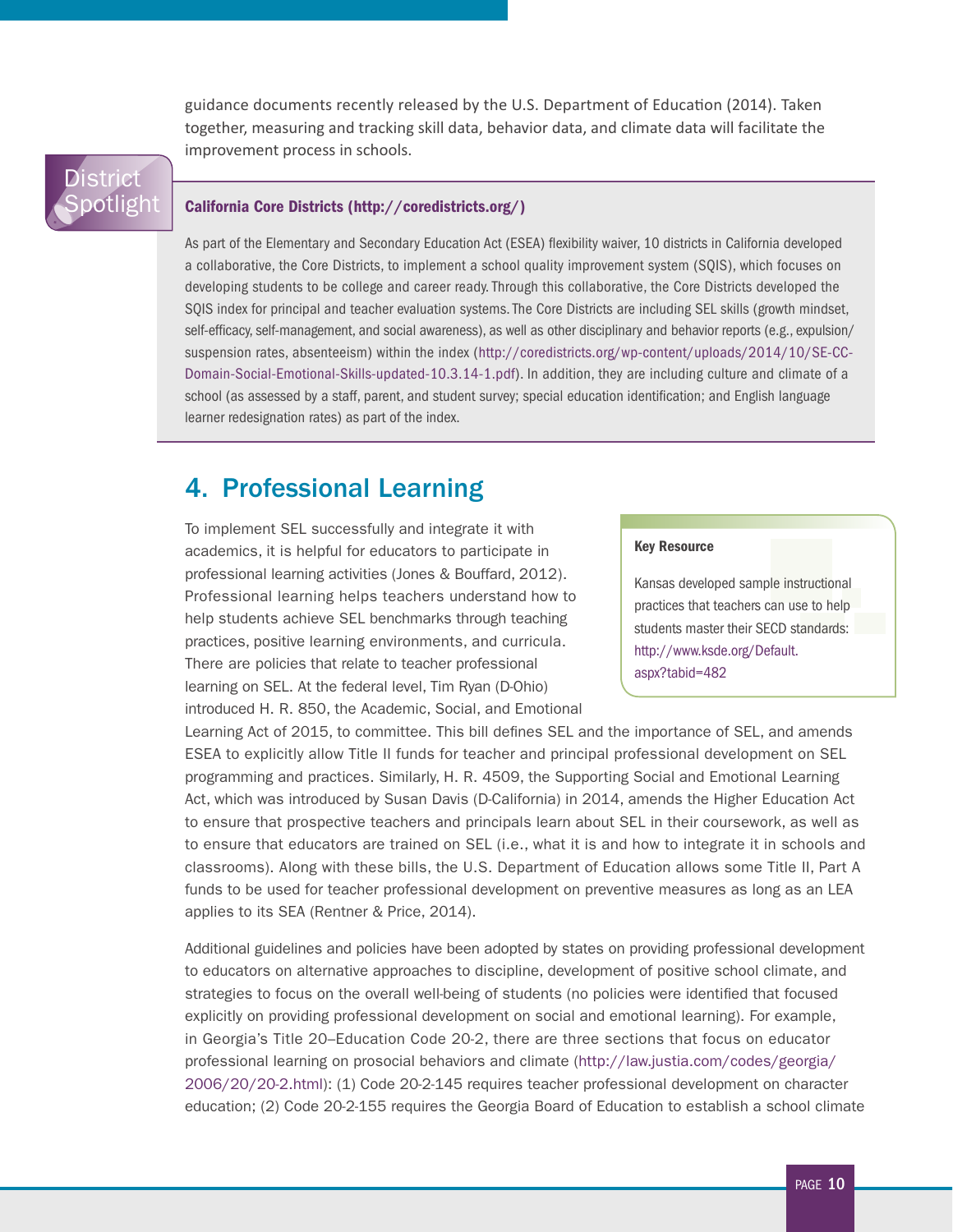management system, including providing technical assistance to districts and schools in using the system; and (3) Code 20-2-739 requires educator professional development on conflict resolution strategies and cultural diversity training.

Along with in-service professional learning, some states have sought to incorporate SEL into standards for pre-service teachers. For example, the Massachusetts Department of Elementary and Secondary Education (MDESE) included SEL within its Professional Standards for Teachers (PST)<sup>1</sup> and indicators. Under standard two, Teaching all Students, indicator e states, "Social and Emotional Learning Indicator: Employs a variety of strategies to assist students to develop social emotional competencies…" ([http://www.doe.mass.edu/edprep/advisories/TeachersGuidelines.pdf\)](http://www.doe.mass.edu/edprep/advisories/TeachersGuidelines.pdf). In meeting this standard, teacher candidates will learn about SEL in their pre-service coursework. For more information on SEL in teacher education, visit the SEL-TEd website that explores SEL content in teacher preparation programs [\(http://selted.weebly.com/index.html](http://selted.weebly.com/index.html)).

## **Conclusion**

The number of policies, regulations, and guidelines that include SEL, school climate, and other prosocial behaviors has increased substantially in the past decade. Policymakers and educators recognize that the social and emotional skills students develop will promote academic learning and prepare students to be college and career ready. SEL is a comprehensive framework that can be used to support the social, emotional, and overall well-being of students. SEL standards that are successfully adopted share common elements, such as being comprehensive

#### Key Resource

Center on Education Policy (CEP) recently released *A Guide to Federal Education Programs That Can Fund K–12 Universal Prevention and SEL Activities*: [http://www.](http://www.cep-dc.org/displayDocument.cfm?DocumentID=437) [cep-dc.org/displayDocument.](http://www.cep-dc.org/displayDocument.cfm?DocumentID=437) [cfm?DocumentID=437](http://www.cep-dc.org/displayDocument.cfm?DocumentID=437)

and free-standing, connected to academic content, supportive of a positive school climate, and culturally sensitive.

Other approaches that also have been successful in integrating SEL practices systemically are general guidance, SEL policies, general integration, connection with school climate, whole child approaches, accountability systems, and professional learning experiences for educators and pre-service teachers. An integrated approach that incorporates SEL standards, assessment of those standards, and professional learning will better support the development of student social, emotional, and academic skills. This integrated approach will be strengthened when direct connections are made with academics (Jones & Bouffard, 2012).

It is critical that policymakers incorporate social and emotional learning in key education policies (e.g., ESEA reauthorization), as well as increase funding to support the implementation of SEL programs, to improve professional learning experiences for educators, and continue to support research activities that study the impact of SEL ([http://www.casel.org/policy/recommendations/\)](http://www.casel.org/policy/recommendations/).

<sup>1</sup> This indicator is not included in the Massachusetts Educator Evaluation Framework for in-service teachers.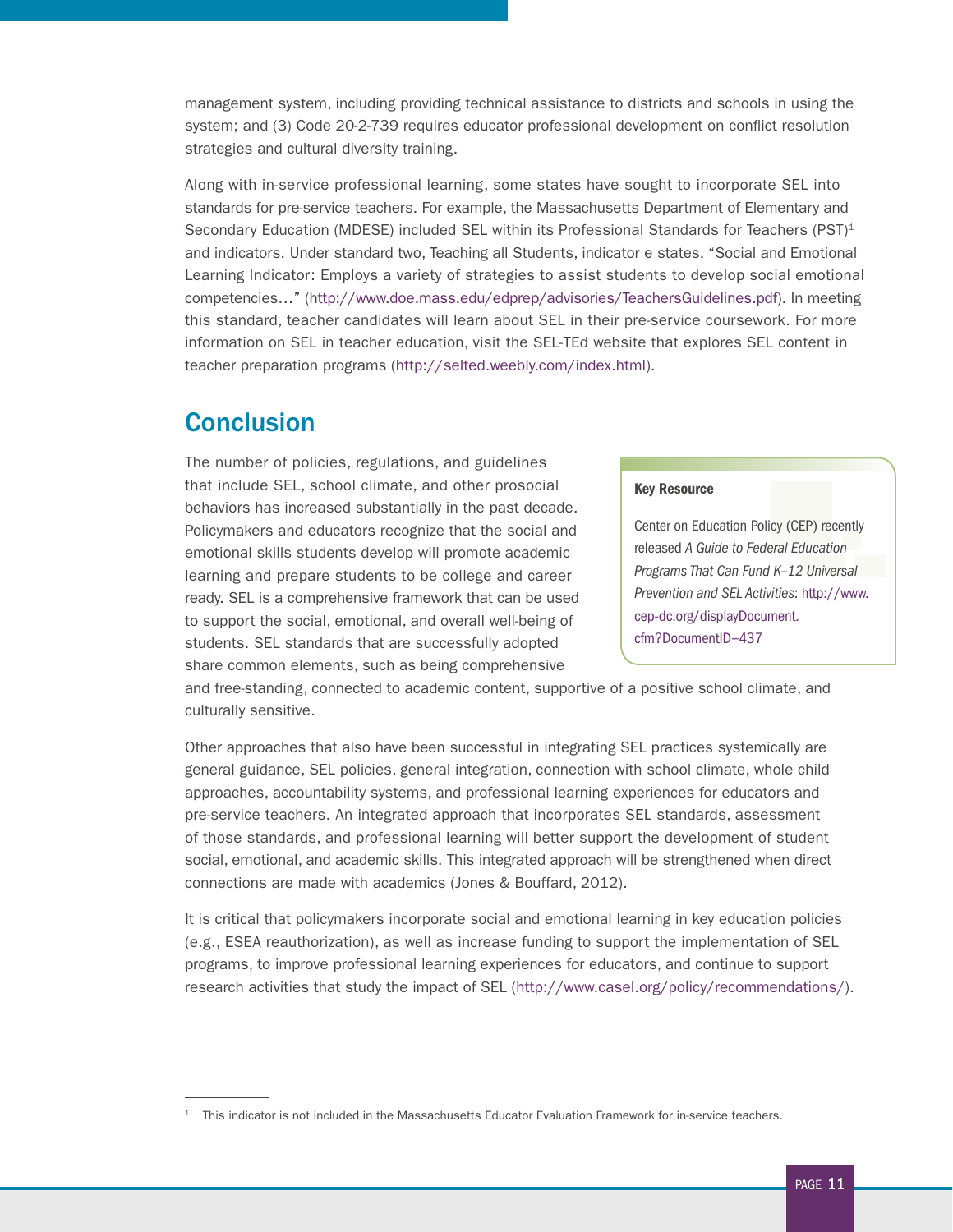## References

- Academic, Social, and Emotional Learning Act of 2015, H. R. 850. Retrieved from [https://www.](https://www.govtrack.us/congress/bills/114/hr850/text) [govtrack.us/congress/bills/114/hr850/text](https://www.govtrack.us/congress/bills/114/hr850/text)
- Bridgeland, J., Bruce, M., & Hariharan, A. (2013). *The missing piece: A national teacher survey on how social and emotional learning can empower children and transform schools.* Chicago: Collaborative on Social Emotional Learning. Retrieved from<http://casel.org/themissingpiece/>
- Children's Mental Health Act of 2003, Pub. L. No. 93-0495. Retrieved from [http://www2.illinois.](http://www2.illinois.gov/hfs/MedicalProvider/sass/Pages/930495.aspx) [gov/hfs/MedicalProvider/sass/Pages/930495.aspx](http://www2.illinois.gov/hfs/MedicalProvider/sass/Pages/930495.aspx)
- Collaborative for Academic, Social, and Emotional Learning. (2013). *2013 CASEL guide: Effective social and emotional learning programs.* Chicago: Author. Retrieved from <http://www.casel.org/guide/>
- Council of State Governments Justice Center. (2014a). *School discipline data: A snapshot of legislative action.* Lexington, KY: Author. Retrieved from [http://csgjusticecenter.org/wp-content/](http://csgjusticecenter.org/wp-content/uploads/2014/03/NCSL-School-Discipline-Data-Brief.pdf) [uploads/2014/03/NCSL-School-Discipline-Data-Brief.pdf](http://csgjusticecenter.org/wp-content/uploads/2014/03/NCSL-School-Discipline-Data-Brief.pdf)
- Council of State Governments Justice Center. (2014b). *School climate and improvement: A snapshot of legislative action.* Lexington, KY: Author. Retrieved from [http://csgjusticecenter.org/wp-content/](http://csgjusticecenter.org/wp-content/uploads/2014/03/NCSL-School-Climate-Brief.pdf) [uploads/2014/03/NCSL-School-Climate-Brief.pdf](http://csgjusticecenter.org/wp-content/uploads/2014/03/NCSL-School-Climate-Brief.pdf)
- Denham, S. A., Bassett, H. H., & Zinsser, K. M. (2012). Early childhood teachers as socializers of young children's emotional competence. *Early Childhood Education Journal, 40*(3), 137–143.
- Durlak, J. A., Weissberg, R. P., Dymnicki, A. B., Taylor, R. D., & Schellinger, K. B. (2011). The impact of enhancing students' social and emotional learning: A meta-analysis of school-based universal interventions. *Child Development, 82,* 405–432.
- Dusenbury, L,. Newman, J., Weissberg, R., Goren, P., Domitrovich, C., & Mart, A. (2015). The case for preschool through high school state learning standards for SEL. In J. A. Durlak, C. Domitrovich, R. Weissberg, and T. Gullotta, *Handbook on Social and Emotional Learning.* New York: Guilford Press.
- Dymnicki, A., Sambolt, M., & Kidron, Y. (2014). *Improving college and career readiness by incorporating social and emotional learning.* Washington, DC: College and Career Readiness and Success Center. Retrieved from [http://www.ccrscenter.org/sites/default/files/1528%20](http://www.ccrscenter.org/sites/default/files/1528%20CCRS%20Brief%20d9_lvr.pdf) [CCRS%20Brief%20d9\\_lvr.pdf](http://www.ccrscenter.org/sites/default/files/1528%20CCRS%20Brief%20d9_lvr.pdf)
- Elias, M. J. (2004). Strategies to infuse social and emotional learning into academics. In J. E. Zins, R. W. Weissberg, M. C. Wang, & H. J. Walberg (Eds.). *Building academic success on social and emotional learning: What does the research say?* (pp. 113–134). New York: Teachers College Press.
- Galinksy, E. (2014). Teaching character versus life skills in schools: What's the best approach? *Huffington Post.* Retrieved from [http://www.huffingtonpost.com/ellen-galinsky/teaching](http://www.huffingtonpost.com/ellen-galinsky/teaching-character-versus_b_6508710.html?utm_content=buffera6b6b&utm_medium=social&utm_source=facebook.com&utm_campaign=buffer)character-versus\_b\_6508710.html?utm\_content=buffera6b6b&utm\_medium=social&utm [source=facebook.com&utm\\_campaign=buffer](http://www.huffingtonpost.com/ellen-galinsky/teaching-character-versus_b_6508710.html?utm_content=buffera6b6b&utm_medium=social&utm_source=facebook.com&utm_campaign=buffer)
- Gray, K., & Koncz, A. (2014). The skills/qualities employers want in new college graduate hires. *Job Outlook 2015.* Bethlehem, PA: National Association of Colleges and Employers. Retrieved from [http://naceweb.com/about-us/press/class-2015-skills-qualities-employers-want.](http://naceweb.com/about-us/press/class-2015-skills-qualities-employers-want.aspx?terms=skill%20employers%20want) [aspx?terms=skill%20employers%20want](http://naceweb.com/about-us/press/class-2015-skills-qualities-employers-want.aspx?terms=skill%20employers%20want)
- Hawkins, J. D., Graham, J. W., Maguin, E., Abbott, R. D., Hill, K. G., & Catalano, R. F. (1997). Exploring the effects of age of alcohol use initiation and psychosocial risk factors on subsequent alcohol misuse. *Journal of Studies on Alcohol, 58*(3), 280–290.
- Jones, S. M., & Bouffard, S. M. (2012). Social and emotional learning in schools: From programs to strategies (social policy report). *Sharing Child and Youth Development Knowledge, 26*(4), 3–22. Retrieved from [http://www.ncflb.com/wp-content/uploads/2013/02/Social-and-Emotional-](http://www.ncflb.com/wp-content/uploads/2013/02/Social-and-Emotional-Learning-in-Schools-From-Programs-to-Strategies.pdf)[Learning-in-Schools-From-Programs-to-Strategies.pdf](http://www.ncflb.com/wp-content/uploads/2013/02/Social-and-Emotional-Learning-in-Schools-From-Programs-to-Strategies.pdf)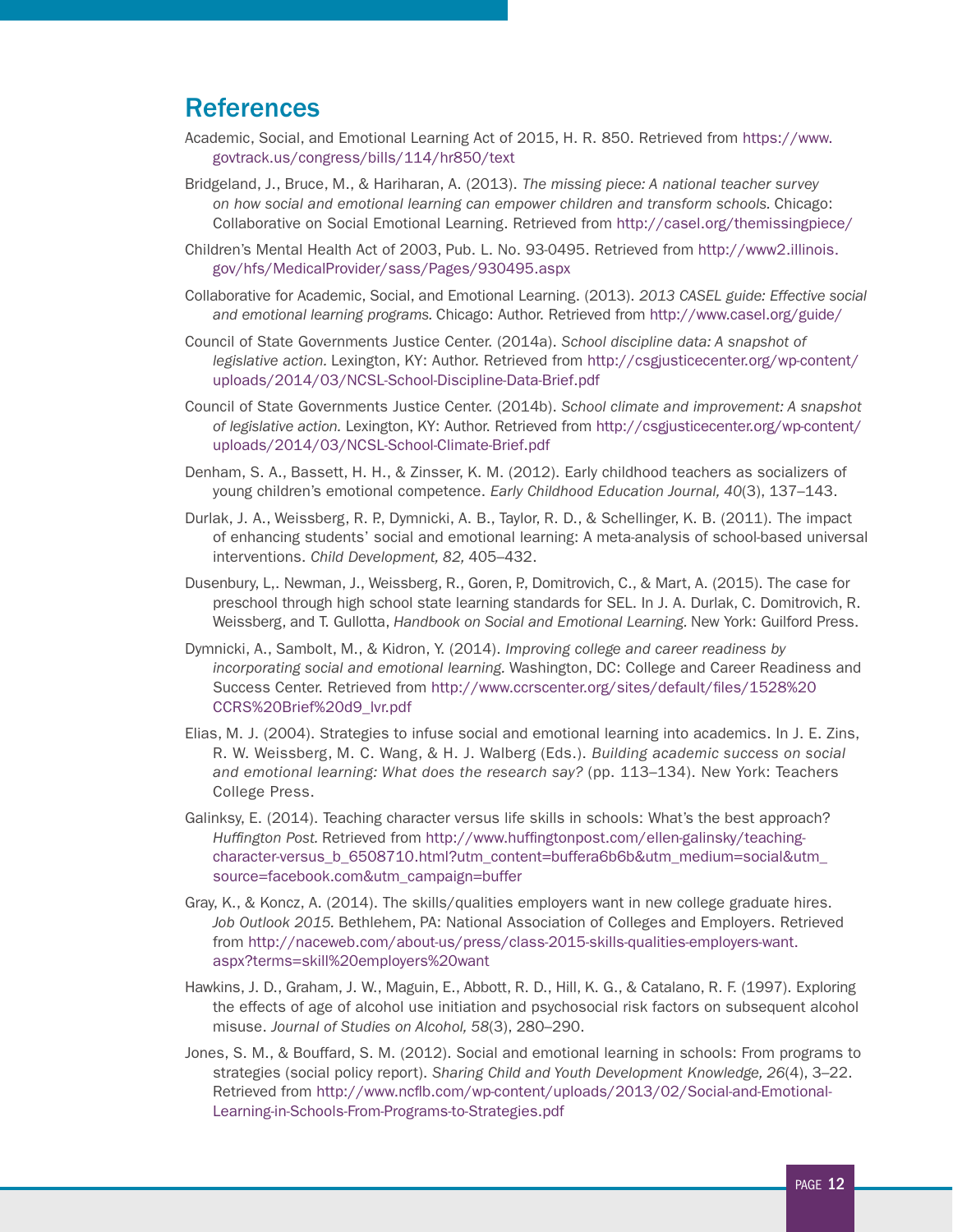- Kendziora, K. (2014). Consensus is emerging on teaching social and emotional skills. *Education Policy Center InformED Blog.* Washington, DC: American Institutes for Research. Retrieved from <http://educationpolicy.air.org/blog/consensus-emerging-teaching-social-and-emotional-skills>
- Maryland State Board of Education. (2012). *School discipline and academic success: Related parts of Maryland's academic reform.* Baltimore, MD: Author. Retrieved from [http://www.](http://www.marylandpublicschools.org/nr/rdonlyres/42ed8eda-af34-4058-b275-03189163882d/32853/schooldisciplineandacademicsuccessreportfinaljuly2.pdf) [marylandpublicschools.org/nr/rdonlyres/42ed8eda-af34-4058-b275-03189163882d/32853/](http://www.marylandpublicschools.org/nr/rdonlyres/42ed8eda-af34-4058-b275-03189163882d/32853/schooldisciplineandacademicsuccessreportfinaljuly2.pdf) [schooldisciplineandacademicsuccessreportfinaljuly2.pdf](http://www.marylandpublicschools.org/nr/rdonlyres/42ed8eda-af34-4058-b275-03189163882d/32853/schooldisciplineandacademicsuccessreportfinaljuly2.pdf)
- Mishkind, A. (2014, October 17). *College and career ready: What's in a definition?* [Web log post]. Retrieved from <http://www.quickanded.com/2014/10/college-career-ready-whats-in-a-definition.html>
- National Governors Association Center for Best Practices & Council of Chief State School Officers. (2010). *Common Core State Standards for English language arts and literacy in history/social studies, science, and technical subjects.* Washington, DC: Authors. Retrieved from [http://www.](http://www.corestandards.org/ELA-Literacy/) [corestandards.org/ELA-Literacy/](http://www.corestandards.org/ELA-Literacy/)
- Osher, D., & Kendziora, K. (2010). Building Conditions for Learning and Healthy Adolescent Development: Strategic Approaches in B. Doll, W. Pfohl, & J. Yoon (Eds.), *Handbook of Youth Prevention Science.* New York: Routledge.
- Osher, D., Sprague, J., Weissberg, R. P., Axelrod, J., Keenan, S., Kendziora, K., & Zins, J. E. (2008). A comprehensive approach to promoting social, emotional, and academic growth in contemporary schools. In A. Thomas & J. Grimes (Eds.) *Best Practices in School Psychology*, Vol. 4 (pp. 1263– 1278). Bethesda, MD: National Association of School Psychologists.
- Piscatelli, J., & Lee, C. (2011). *States policies on school climate and bully prevention efforts: Challenges and opportunities for deepening state policy support of safe and civil schools.* New York, NY: National School Climate Center. Retrieved from [http://www.schoolclimate.org/climate/](http://www.schoolclimate.org/climate/documents/policyscan.pdf) [documents/policyscan.pdf](http://www.schoolclimate.org/climate/documents/policyscan.pdf)
- Rentner, D. S., & Price, O. A. (2014). *A guide to federal education programs that can fund K–12 universal prevention and social and emotional learning activities.* Washington, DC: Center on Education Policy. Retrieved from [https://www.responsiveclassroom.org/sites/default/files/](https://www.responsiveclassroom.org/sites/default/files/pdf_files/funding_federal_guide_SEL.pdf) [pdf\\_files/funding\\_federal\\_guide\\_SEL.pdf](https://www.responsiveclassroom.org/sites/default/files/pdf_files/funding_federal_guide_SEL.pdf)
- R. S. 17:252, La. (2003). School Master Plans for Supporting Student Behavior and Discipline. Retrieved from<http://legis.la.gov/lss/lss.asp?doc=80374>
- San Francisco Unified School District. (2014). *No. 13-12-10A4: Establishment of Safe and Supportive Schools Policy in the San Francisco Unified School District.* Retrieved from [http://www.sfusd.edu/](http://www.sfusd.edu/en/assets/sfusd-staff/about-SFUSD/files/resolutions/HANEY%20SAFE%20SUPPORTIVE%20POLICY%20FINAL%20FOR%20POSTING%202%2025%2014.pdf) [en/assets/sfusd-staff/about-SFUSD/files/resolutions/HANEY%20SAFE%20SUPPORTIVE%20](http://www.sfusd.edu/en/assets/sfusd-staff/about-SFUSD/files/resolutions/HANEY%20SAFE%20SUPPORTIVE%20POLICY%20FINAL%20FOR%20POSTING%202%2025%2014.pdf) [POLICY%20FINAL%20FOR%20POSTING%202%2025%2014.pdf](http://www.sfusd.edu/en/assets/sfusd-staff/about-SFUSD/files/resolutions/HANEY%20SAFE%20SUPPORTIVE%20POLICY%20FINAL%20FOR%20POSTING%202%2025%2014.pdf)
- Supporting Emotional Learning Act, H. R. 4509 (2014). Retrieved from [https://www.congress.gov/](https://www.congress.gov/bill/113th-congress/house-bill/4509) [bill/113th-congress/house-bill/4509](https://www.congress.gov/bill/113th-congress/house-bill/4509)
- Tarry, T., & Pickeral, T. (2012). Preface. In T. Tarry & T. Pickeral (Eds). *School Climate Practices for Implementation and Sustainability.* National School Climate Center: New York, NY. Retrieved from <http://www.schoolclimate.org/publications/documents/SchoolClimatePracticeBriefs-2013.pdf>
- U.S. Department of Education. (2014). *Federal guidance on school climate and discipline*. Retrieved from <http://www2.ed.gov/policy/gen/guid/school-discipline/index.html>
- U.S. Department of Education. (2012, August). Applications for New Awards; Race to the Top— District. Notice inviting applications. *Federal Register, 77*(159), 49,654–49,677.
- West Virginia Policy 4373 (2013). Expected Behavior in Safe and Supportive Schools. Retrieved from <http://wvde.state.wv.us/healthyschools/ElectronicManual4373New.html>
- Wilson, D. B., Gottfredson, D. C., & Najaka, S. S. (2001). School-based prevention of problem behaviors: A meta-analysis. *Journal of Quantitative Criminology, 17,* 247–272.